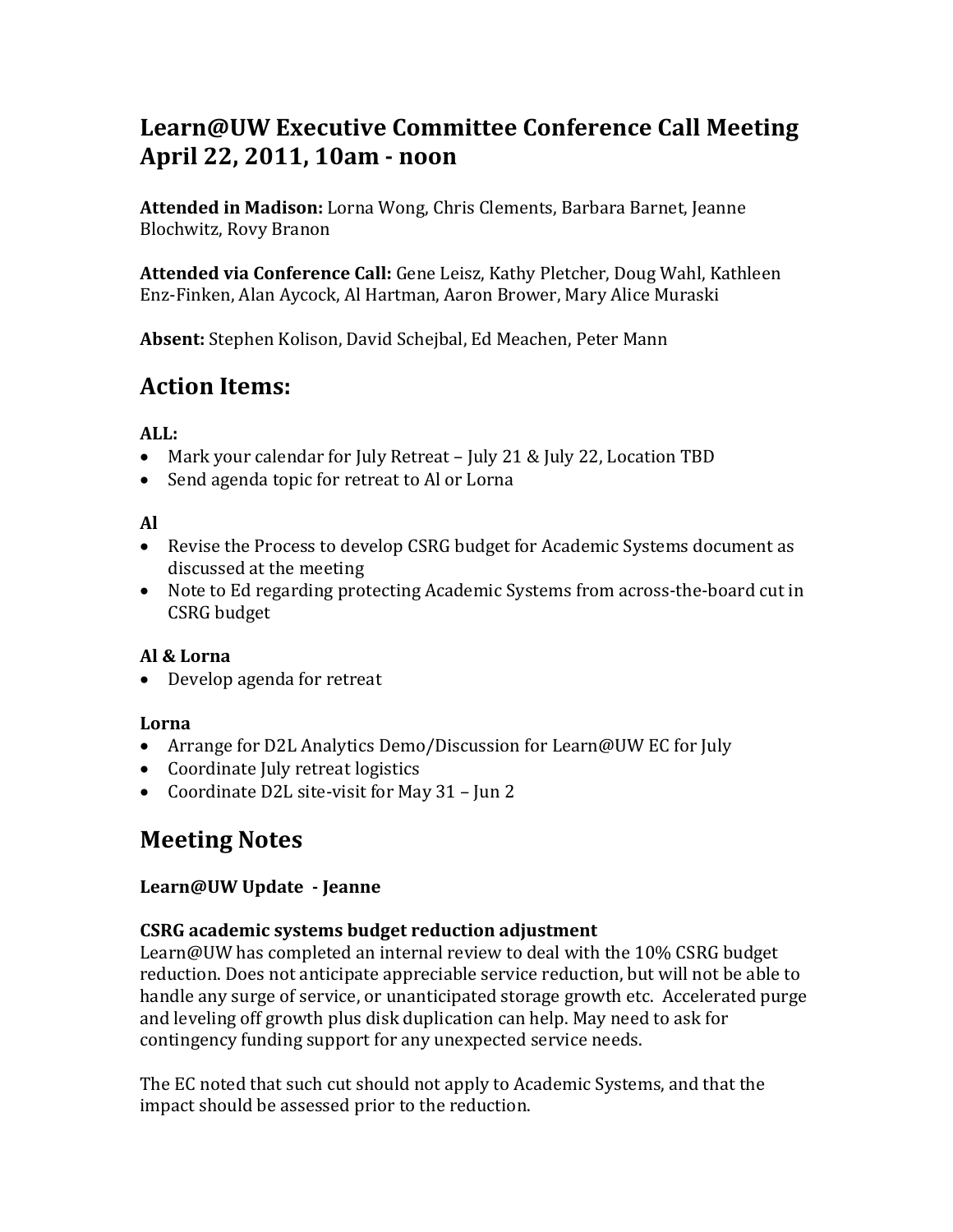#### **L@UW Major Projects for the next 6 months:**

- Jeanne shared a L@UW planning document with the EC.
- D2L Upgrade to version 9.2 in June
- Hardware upgrade on 7/6 (Sat) will have major outage to replace 4 year old hardware, also in preparation of SQL server 2008 upgrade
- WI Federated Authentication Project to replace the IAA Hub by Dec. Currently Madison and UWSA are on WFID. RF, WW, and GB are the next campuses. Plan to do most work in summer and complete by early Fall. Project is delayed due to competing resources with HRS. Need to make sure Ed is aware.
- Course Clean-up making some progress
- e-Portfolio implementation for production will start
- Platteville is requesting for a new sub-org functionality for their distance learning programs
- SLA is finally updated and being reviewed by site-admins
- Semester goes pretty well so far, a couple of emergency outages due to disk storage issues
- There will be a Support Lead retirement in June recruitment has started
- Web Dav incompatibility with Shibboleth is being resolved with workaround. Will need long term solution within a year

### **Web Conference RFP – Kathy**

- The Web Conference RFP for instructional system with integration to D2L concluded with Elluminate being the winner.
- A negotiation team finalized a contract before the end of March with favorable costs but was not able to sign because of CSRG complications.
- Ruth Ginzberg is continuing to finalize the contract. Verbal agreement from BB indicates that they will honor the previous agreed terms.
- Contract yet need to be signed.

*[Update: Contract is signed with the same terms negotiated earlier. Lorna is now working on an implementation plan]*

#### **CSRG Budget Outcome – Al & Kathy**

- Academic Systems Budget committee (AL, Chris, Peter, Lorna) submitted the budget requests on behalf of the L@UW EC in Dec. Learn@UW, D2L eP and Web Conferencing were approved. R&D was rejected.
- CSRG went through their normal approval process and chancellors approval in Feb.
- CSRG decided to revisit the budget in March, provisionally approved the items above, but asked for the Provosts' final approval in April.

# **CSRG Budget Process Review**

- All agreed a formalized process will reduce confusion.
- Discussed the draft document Al sent out. Needs some revision as Provosts normally do not in general involve in CSRG approval process. Al will send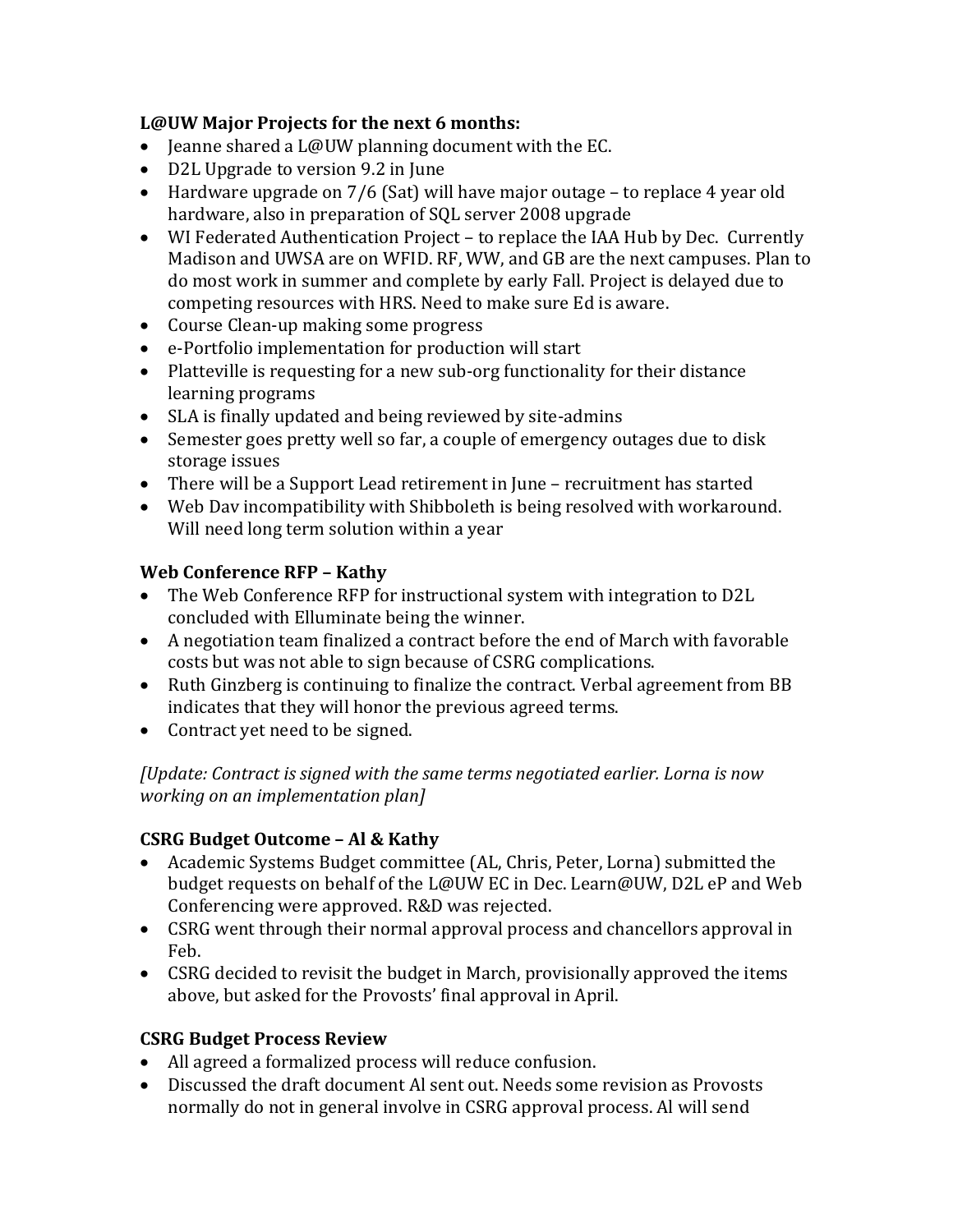revised copy to EC.

- Kathleen the provosts seemed to be getting information in bits and pieces, not in one concerted conversation.
- Aaron different campuses have different needs.
- Kathy the provosts are normally in support of any academic systems for CSRG since it is such a small portion of the total budget.
- Chris is there any way for L@UW EC to share our projects and work more regularly. Faculty presence will be good as well to report on pilot projects experience, usage etc.
- Al get a draft of our Budget request process to the provosts at their Sept meeting (after our retreat).

# **D2L Analytics – Lorna**

- D2L has a new Director of Analytics and Innovation AL Essa (previously CIO at MSNSCU)
- Moving in a more aggressive direction
- Will release version 1.3 in summer for self-hosted clients (e.g. UWS), mainly for data extraction
- Spring 2012 release will have full reporting tool and dash board interface
- Willing to give UWS a demo using UWS data in a live course to predict at-risk student in a course.
- L@UW EC is interested in engaging a deeper discussion in July retreat

# **Report on LMS Exploratory Task Force – Lorna**

- The group engaged Delta Initiatives for consultation in Feb. Very informative session. Recorded session available on the L@UW EC D2Lcourse site. Not for public viewing. Only for L@UW EC.
- Task force is engaging in initial draft of report, with a target date to present to the Task Force at the July Retreat
- Main recommendations: D2L is a sound and robust LMS (compared to current players), Market is seeing some rather disruptive changes in new players, and text book publishers new initiatives. Not a good time to do any formal evaluation (RFPs) the next two years. Should be vigilant and start RFI process in  $\sim$ 2013.

# **D2L Site-Visit before end of year (May 31-June 2)**

- D2L site-visit occurs regularly 2002, 2005, 2008.
- A good way to engage vendor's attention, learn their roadmap, and put forward UWS's diverse needs. See Objectives of visit posted on the D2L course site.
- It is a good time to visit this year to present the faculty survey results and to reinforce LMS task force recommendation
- UWS plans to sponsor 7-8 people representing various areas Al asked for